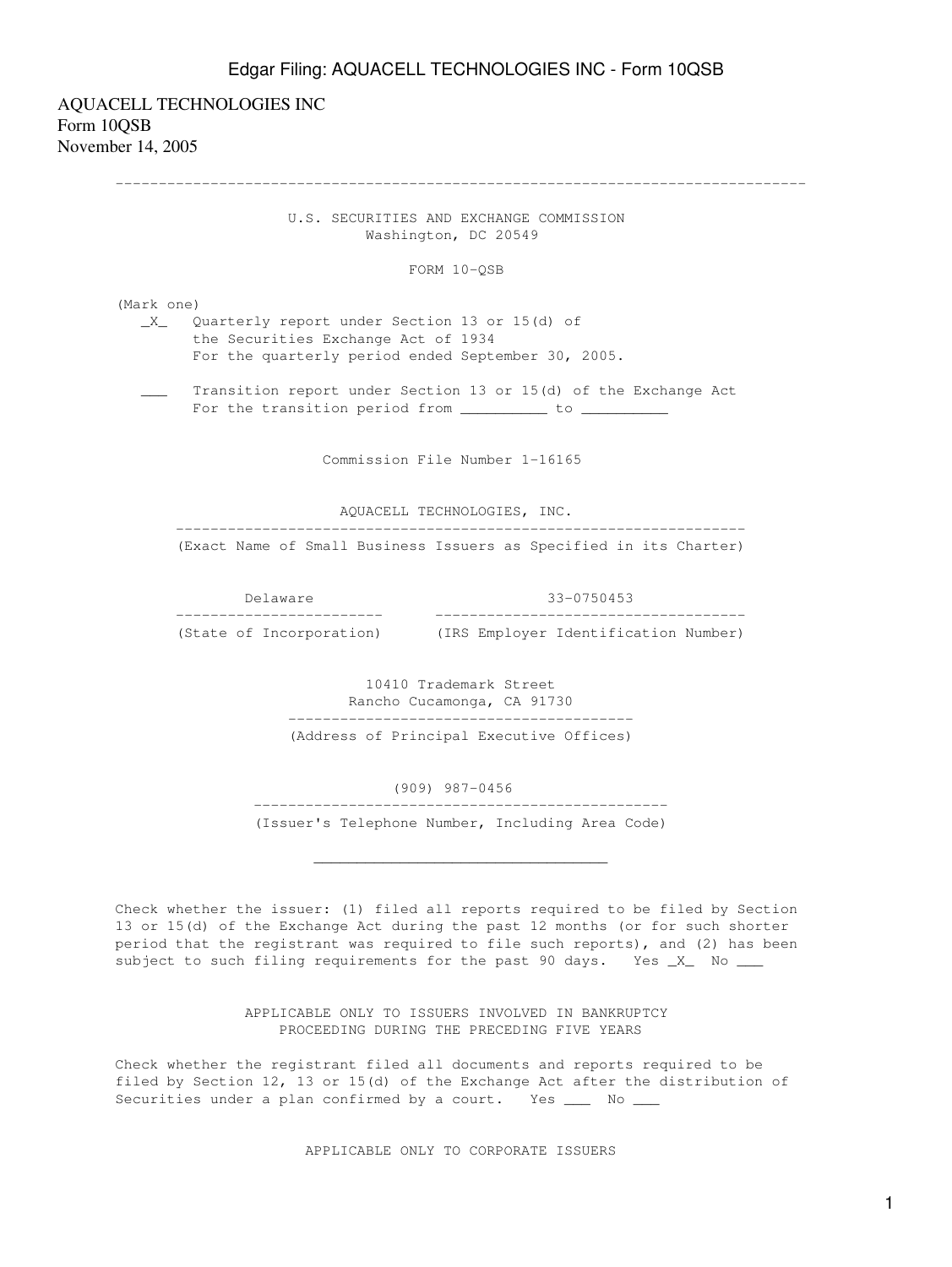State the number of shares outstanding of each of the issuer's classes of common equity, as of the latest practicable date:

> Common Stock, \$.001 par value 22,916,488 shares outstanding as of November 14, 2005.

Transitional Small Business Disclosure Format (check one): Yes \_\_\_ No \_X\_

--------------------------------------------------------------------------------

AQUACELL TECHNOLOGIES, INC.

FORM 10-QSB

FOR THE QUARTER ENDED SEPTEMBER 30, 2005

TABLE OF CONTENTS

#### PART I - FINANCIAL INFORMATION

Item 1. Financial Statements: PAGE Condensed Consolidated Balance Sheet as of September 30, 2005...... 1 Condensed Consolidated Statements of Operations for the three-month periods ended September 30, 2005 and 2004.............. 2 Condensed Consolidated Statements of Cash Flow for the three-month periods ended September 30, 2005 and 2004.............. 3 Notes to Condensed Consolidated Financial Statements............... 4 Item 2. Management's Discussion and Analysis.................................10 Forward-Looking Statements.........................................10 Overview...........................................................10 Critical Accounting Policies.......................................11 Results of Operations..............................................12 Liquidity and Capital Resources....................................12 PART II - OTHER INFORMATION Item 2(C). Sales of Unregistered Securities...................................14 Item 3. Controls and Procedure.............................................14 Item 4. Submission of Matters to a Vote of Security Holders................14

Item 6. Exhibits and Reports on Form 8-K...................................15 Signature.....................................................................15

i

#### PART I - FINANCIAL INFORMATION

ITEM 1. FINANCIAL STATEMENTS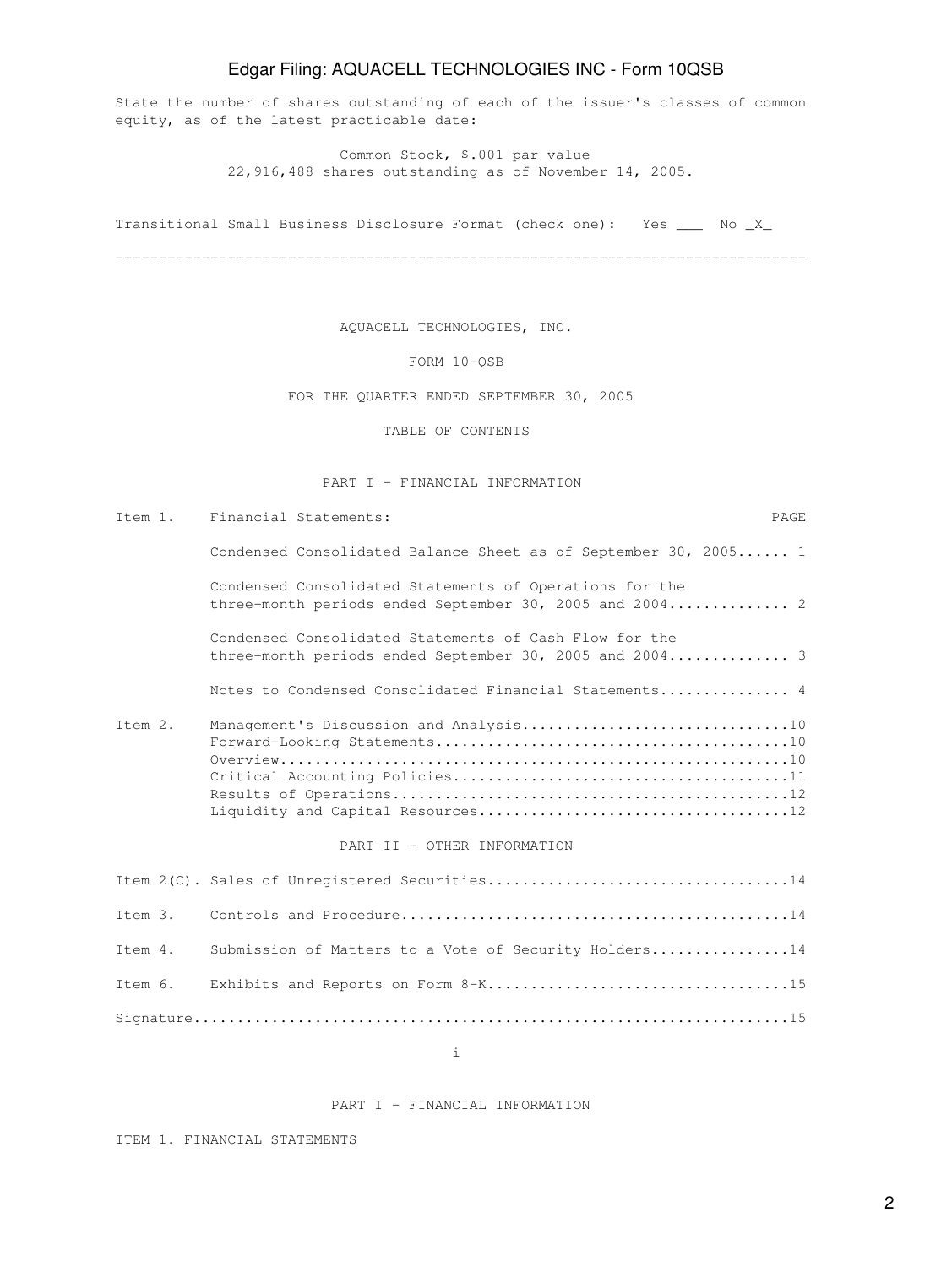### AQUACELL TECHNOLOGIES, INC. AND SUBSIDIARIES CONDENSED CONSOLIDATED BALANCE SHEET September 30, 2005 (Unaudited)

| ASSETS<br>Current assets:                                                                                                                                                                                                                                              |                                                   |
|------------------------------------------------------------------------------------------------------------------------------------------------------------------------------------------------------------------------------------------------------------------------|---------------------------------------------------|
| Accounts receivable, net of allowance of \$17,000                                                                                                                                                                                                                      | 273,000<br>77,000<br>55,000                       |
| Prepaid expenses and other current assets                                                                                                                                                                                                                              | 20,000<br>25,000                                  |
|                                                                                                                                                                                                                                                                        | 450,000                                           |
| Property, equipment and billboard coolers, net 1,262,000                                                                                                                                                                                                               | --------                                          |
| Other assets:                                                                                                                                                                                                                                                          | 750,000<br>49,000<br>16,000<br>-------------      |
|                                                                                                                                                                                                                                                                        | ____________                                      |
|                                                                                                                                                                                                                                                                        | \$2,527,000<br>. _ _ _ _ _ _ _ _ _ _ _ _          |
| LIABILITIES AND STOCKHOLDERS' EQUITY<br>Current liabilities:                                                                                                                                                                                                           |                                                   |
| Preferred stock dividend payable- Class A<br>Current portion of deferred payable                                                                                                                                                                                       | 594,000<br>1,224,000<br>3,000<br>19,000<br>22,000 |
|                                                                                                                                                                                                                                                                        |                                                   |
| Deferred payable, net of current portion                                                                                                                                                                                                                               | 451,000                                           |
|                                                                                                                                                                                                                                                                        |                                                   |
| Commitments and contingencies                                                                                                                                                                                                                                          |                                                   |
| Stockholders' Equity:<br>Preferred stock - Class A, par value \$.001;<br>liquidation preference \$47,000;<br>1,870,000 shares authorized;<br>70,000 shares issued and outstanding<br>Preferred stock - Class B, par value \$.001;<br>liquidation preference \$367,000; |                                                   |
| 4,000,000 shares authorized;<br>918,000 shares issued and outstanding                                                                                                                                                                                                  | 1,000                                             |
| Preferred stock, par value \$.001;<br>8,130,000 shares authorized;<br>Common stock, par value \$.001;                                                                                                                                                                  |                                                   |
| 40,000,000 shares authorized;<br>22,638,643 shares issued and outstanding                                                                                                                                                                                              | 23,000<br>22,771,000<br>(22, 569, 000)            |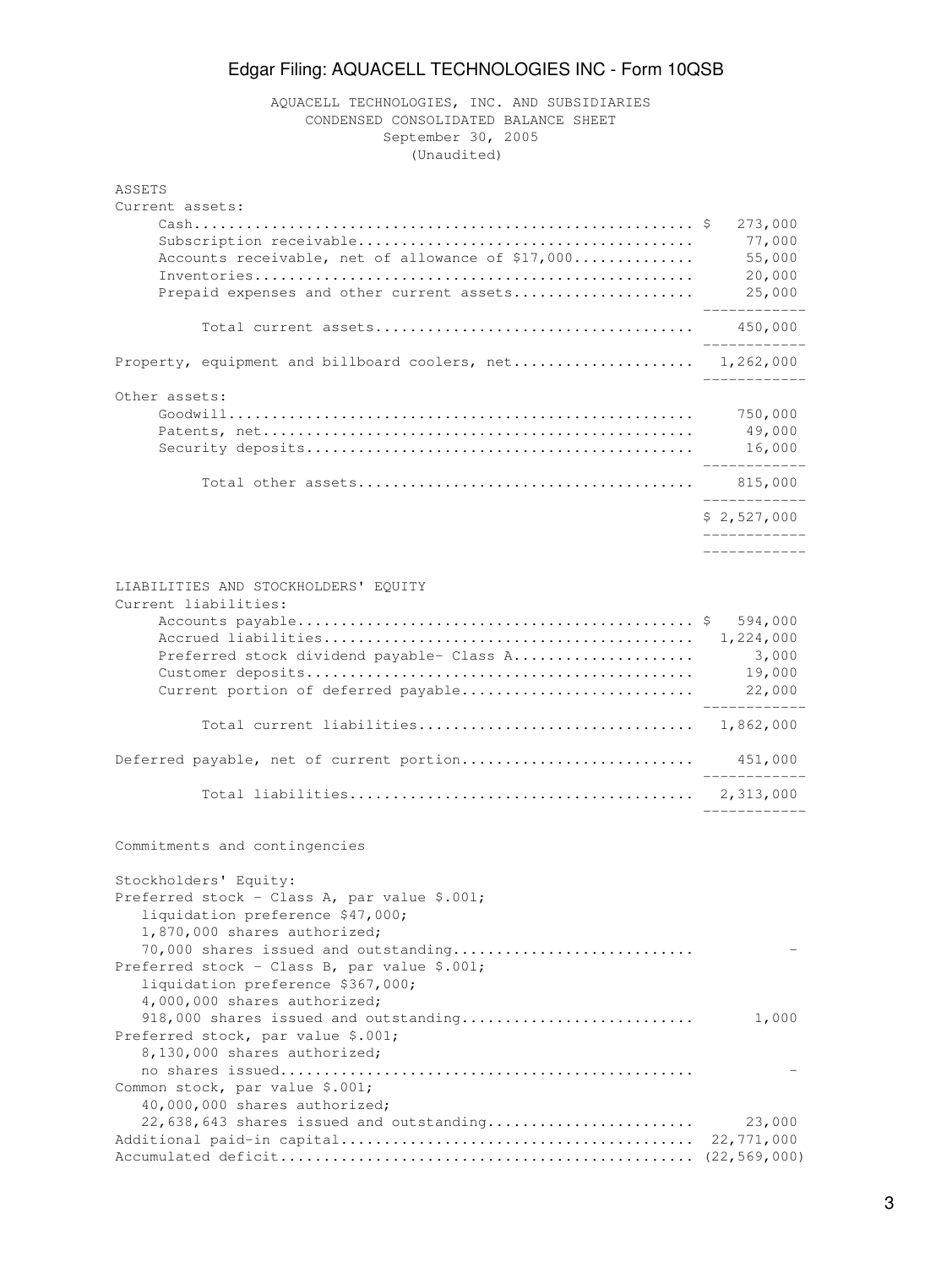|                            | 1,226,000<br>(1, 012, 000) |
|----------------------------|----------------------------|
| Total stockholders' equity | 214,000                    |
|                            | \$2,527,000                |
|                            |                            |

See notes to condensed consolidated financial statements.

1

### AQUACELL TECHNOLOGIES, INC. AND SUBSIDIARIES CONDENSED CONSOLIDATED STATEMENTS OF OPERATIONS (Unaudited)

|                                                                                                                           | Three Months Ended<br>September 30,                     |                                                    |  |
|---------------------------------------------------------------------------------------------------------------------------|---------------------------------------------------------|----------------------------------------------------|--|
|                                                                                                                           | 2005                                                    | 2004                                               |  |
| Revenue:<br>Advertising revenue                                                                                           | 149,000<br>20,000<br>169,000                            | \$199,000<br>199,000                               |  |
| Cost and expenses:<br>Salaries and wages<br>Legal, accounting and other professional expenses<br>Stock based compensation | 128,000<br>385,000<br>45,000<br>214,000<br>486,000<br>. | 124,000<br>288,000<br>52,000<br>242,000<br>360,000 |  |
| Loss from operations before other expense (1,089,000) (867,000)                                                           | 1,258,000<br>____________                               | 1,066,000<br>__________                            |  |
| Other expense:                                                                                                            |                                                         | 1,000                                              |  |
| Net loss for the period\$(1,121,000)                                                                                      | -----------                                             | \$ (868,000)                                       |  |
| Weighted average share outstanding-                                                                                       |                                                         | .                                                  |  |
| Loss attributable to common stockholders:<br>Preferred stock dividends                                                    | 25,000<br>____________                                  | \$ (868,000)<br>9,000<br>____________              |  |
| Loss attributable to common stockholders\$ $(1, 146, 000)$                                                                |                                                         | \$ (877,000)                                       |  |
| Net loss per common share\$ (0.06)                                                                                        |                                                         | \$ (0.06)<br>_________<br>----------               |  |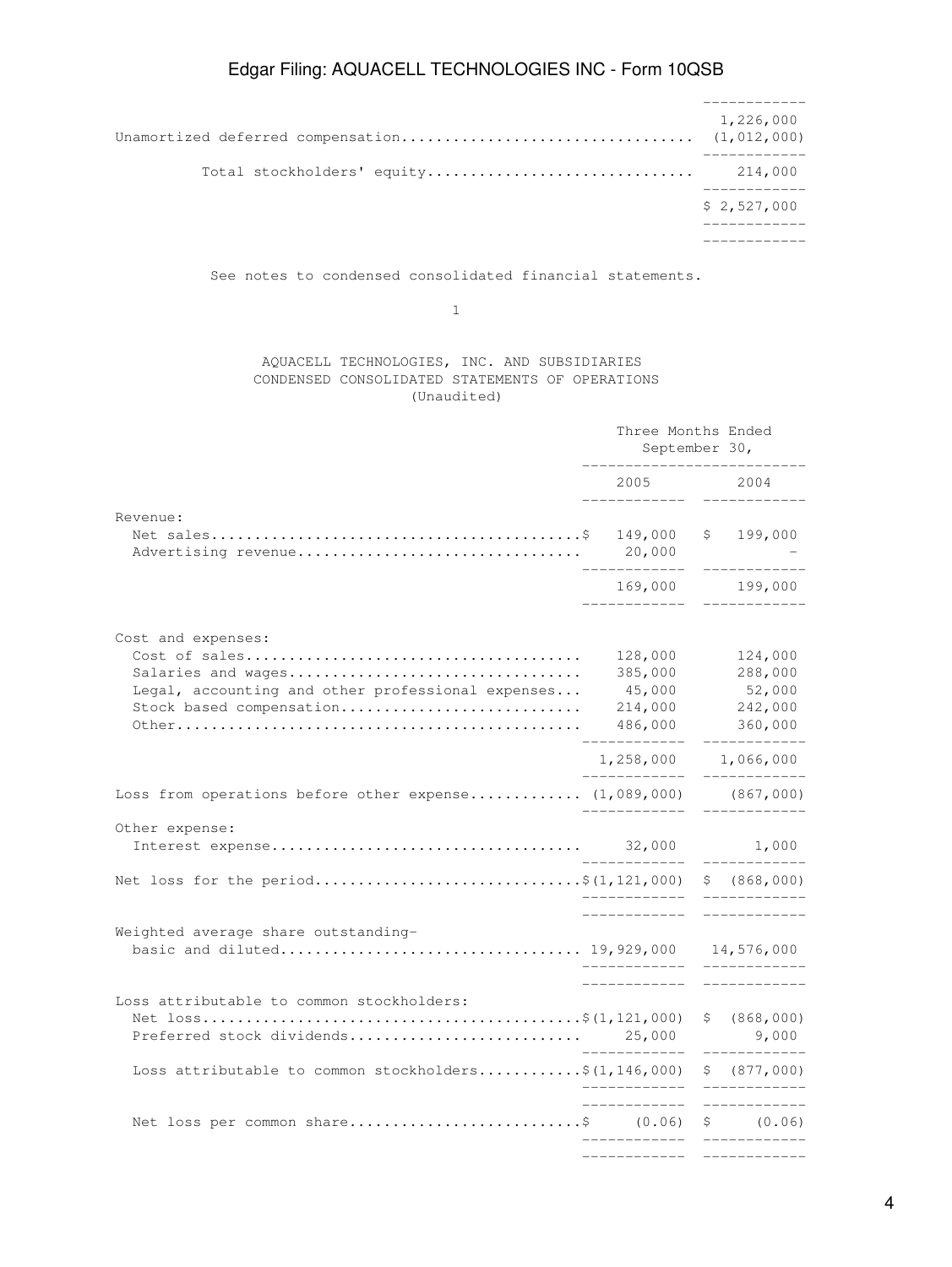See notes to condensed consolidated financial statements.

2

### AQUACELL TECHNOLOGIES, INC. AND SUBSIDIARIES CONDENSED CONSOLIDATED STATEMENTS OF CASH FLOWS (Unaudited)

|                                                                            | Three Months End<br>September 30,<br>_______________________ |    |
|----------------------------------------------------------------------------|--------------------------------------------------------------|----|
|                                                                            | 2005<br>______________                                       |    |
| Cash flows from operating activities:                                      |                                                              |    |
| Adjustment to reconcile net loss to net cash used in operating activities: |                                                              | \$ |
|                                                                            | 214,000                                                      |    |
| Changes in:                                                                | 39,000                                                       |    |
|                                                                            | 4,000                                                        |    |
| Prepaid expenses and other current assets                                  | 15,000                                                       |    |
|                                                                            | (7,000)                                                      |    |
|                                                                            | (205, 000)                                                   |    |
|                                                                            | 150,000                                                      |    |
|                                                                            | 2,000<br>______________                                      |    |
|                                                                            |                                                              |    |
| Cash flows from investing activities:                                      |                                                              |    |
| Payments on note issued for purchase of property and equipment             |                                                              |    |
|                                                                            |                                                              |    |
|                                                                            | ______________                                               |    |
| Cash flows from financing activities:                                      |                                                              |    |
| Proceeds from private placements of common stock                           | 370,000                                                      |    |
|                                                                            | (10, 000)                                                    |    |
| Proceeds from private placements of Class B preferred stock                | 68,000                                                       |    |
| Preferred stock dividends paid- Class B                                    | (37,000)                                                     |    |
| Repayment of loans from related parties                                    | (100, 000)                                                   |    |
|                                                                            | 91,000                                                       |    |
| Proceeds from exercise of common stock warrants                            | 813,000                                                      |    |
|                                                                            | (20, 000)<br>______________                                  |    |
| Net cash provided by financing activates 1,175,000                         | ______________                                               |    |
|                                                                            |                                                              |    |
|                                                                            | -------------                                                |    |
|                                                                            |                                                              | \$ |
|                                                                            | . _ _ _ _ _ _ _ _ _ _ _ _ _                                  |    |
| Supplemental disclosure of cash flow information:                          |                                                              |    |
|                                                                            |                                                              | \$ |
| Supplemental schedule of non-cash investing and financing activities:      |                                                              |    |
| Issuance of common stock warrants for services to the company\$            |                                                              | \$ |
| Subscription receivable for conversion of warrants                         | 20,000                                                       | \$ |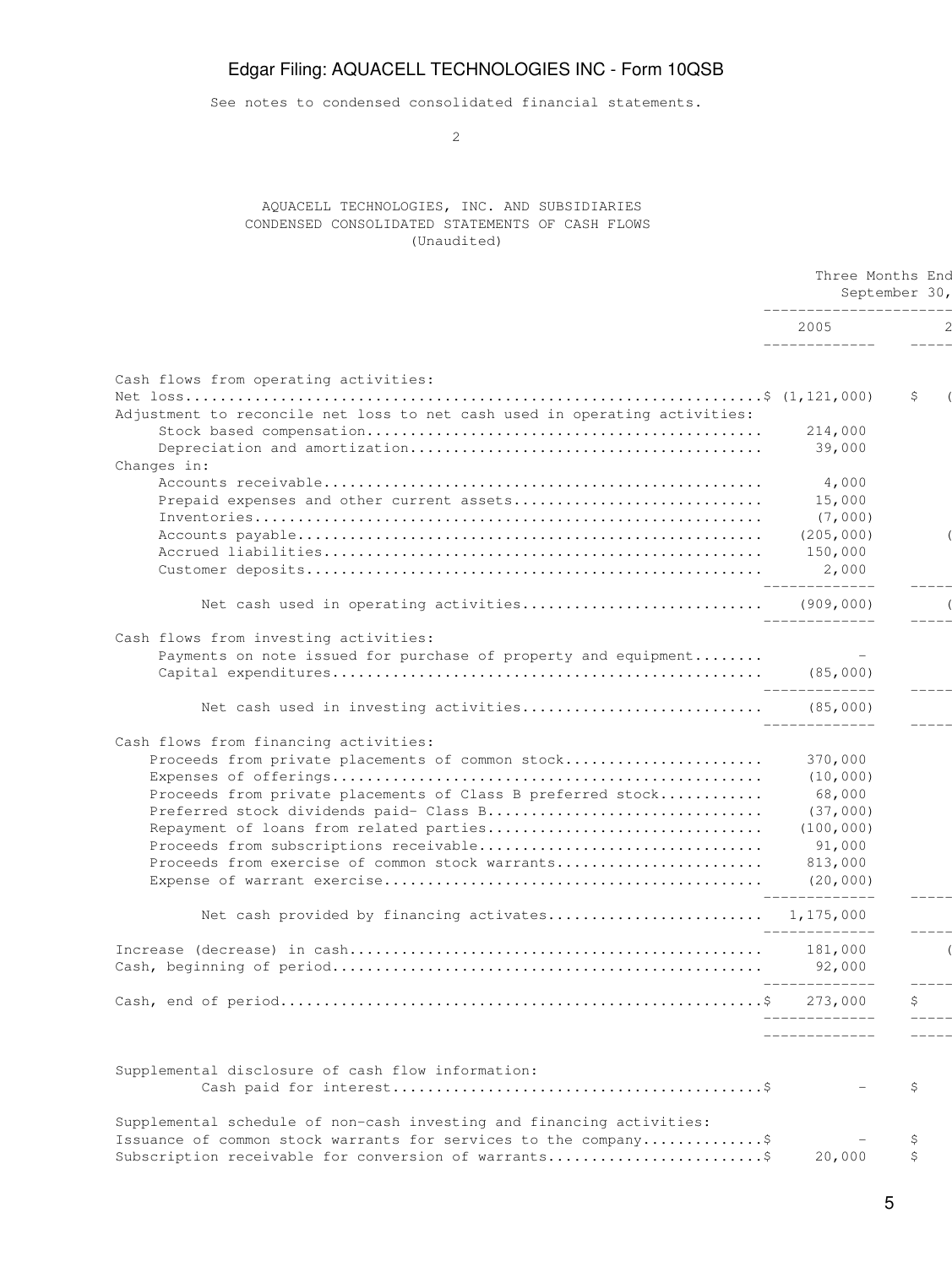|                                                                         | 1.000  |  |
|-------------------------------------------------------------------------|--------|--|
| Subscription receivable for private placement of common stock\$         | 57.000 |  |
|                                                                         | 24.000 |  |
| Expenses of warrant exercises offset against subscription receivable \$ | 57.000 |  |
|                                                                         | 10.000 |  |
|                                                                         |        |  |

See notes to condensed consolidated financial statements.

 $\sim$  3

 AQUACELL TECHNOLOGIES, INC. AND SUBSIDIARIES NOTES TO CONDENSED CONSOLIDATED FINANCIAL STATEMENTS

September 30, 2005 (Unaudited)

NOTE A - BASIS OF PRESENTATION

 The accompanying unaudited condensed consolidated financial statements include the accounts of AquaCell Technologies, Inc. and its wholly owned subsidiaries. All significant intercompany accounts and transactions have been eliminated in consolidation.

 The accompanying unaudited condensed consolidated financial statements have been prepared in accordance with U.S. generally accepted accounting principles for interim financial information and with instructions to Form 10-QSB. Accordingly, they do not include all of the information and footnotes required by U.S. generally accepted accounting principles for complete financial statements. In the opinion of management, all adjustments (consisting of normal recurring adjustments) considered necessary for a fair presentation have been included. The results of operations for the three months ended September 30, 2005 are not necessarily indicative of the results to be expected for the full year. For further information, refer to the Company's annual report filed on Form 10-KSB for the year ended June 30, 2005.

 At September 30, 2005 the Company's ability to continue as a going concern, for the reasons outlined on the 10-KSB filed for the year ended June 30, 2005, still existed. During the quarter ended September 30, 2005 the Company successfully obtained external financing through exercise of warrants and plans to continue to raise capital through the sale or exercise of equity securities on a just in time basis.

### Reclassifications:

 Certain items in these financial statements have been reclassified to conform to the current period presentation. These reclassifications had no impact on our results of operations, stockholders' equity or cash flow.

#### New Accounting Pronouncements:

 In December 2004, the FASB issued SFAS No. 123R, "Share Based Payment." This statement is a revision of SFAS No. 123 and supersedes APB 25 and its related implementation guidance. SFAS 123R addresses all forms of share based payment ("SBP") awards including shares issued under employee stock purchase plans, stock options, restricted stock and stock appreciation rights. Under SFAS 123R, SBP awards result in a cost that will be measured at fair value on the awards' grant date, based on the estimated number of awards that are expected to vest. This statement is effective for public entities that file as small business issuers - as of January 1, 2006. The adoption of this pronouncement is not expected to have a material effect on the Company's financial statements.

6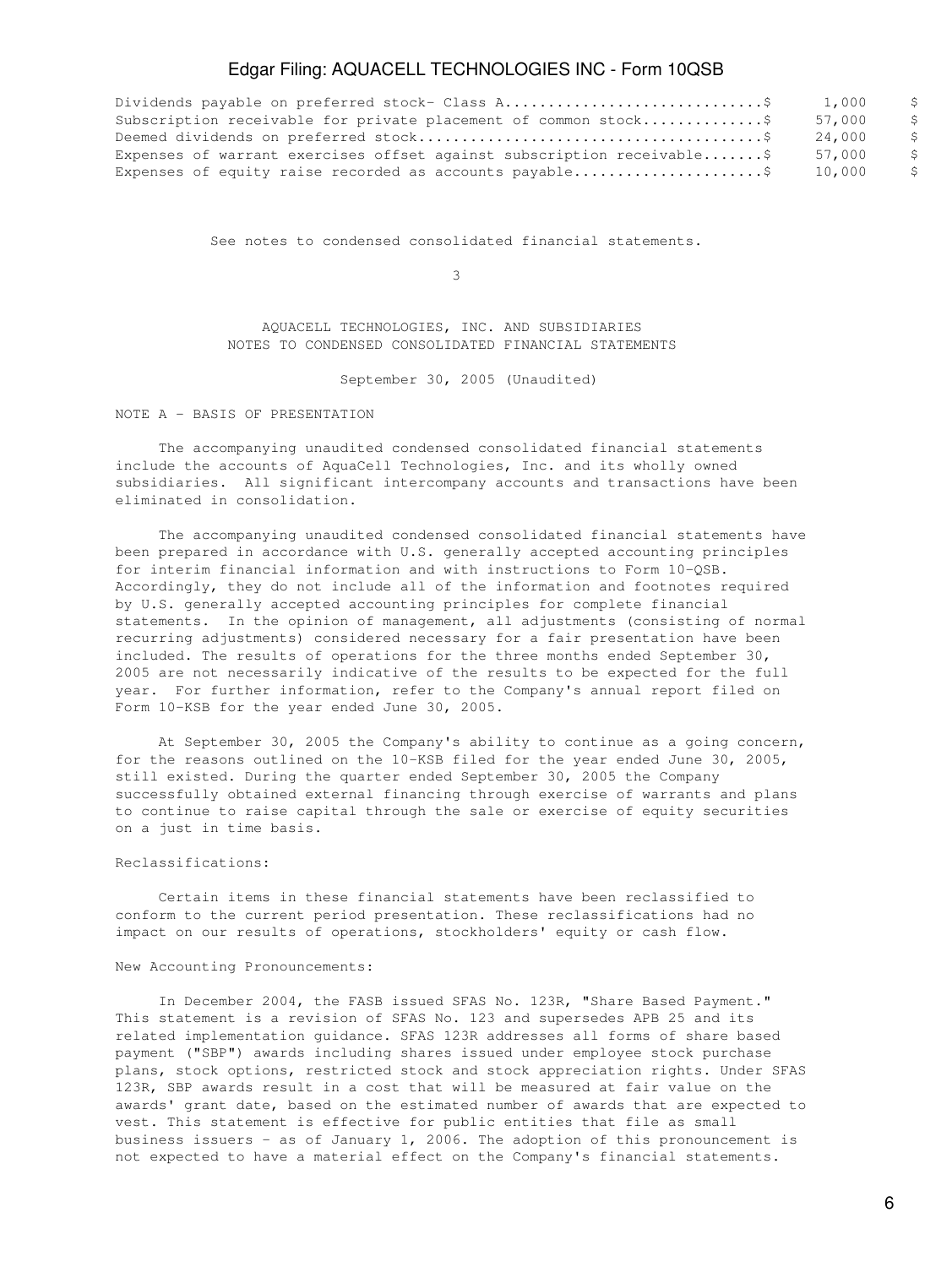In May 2005, the FASB issued Statement of Financial Accounting Standards No. 154, "Accounting Changes and Error Corrections--a replacement of APB Opinion No. 20 and FASB Statement No. 3" ("SFAS 154"). This Statement replaces APB Opinion No. 20, "Accounting Changes," and FASB Statement No. 3, "Reporting Accounting Changes in Interim Financial Statements," and changes the requirements for the accounting for and reporting of a change in accounting principle. This Statement applies to all voluntary changes in accounting principle. It also applies to changes required by an accounting pronouncement in the unusual instance that the pronouncement does not include specific transition provisions. When a pronouncement includes specific transition provisions, those provisions should be followed. SFAS 154 is effective for accounting changes and corrections of errors made in fiscal years

4

 AQUACELL TECHNOLOGIES, INC. AND SUBSIDIARIES NOTES TO CONDENSED CONSOLIDATED FINANCIAL STATEMENTS

September 30, 2005 (Unaudited)

### NOTE A - BASIS OF PRESENTATION-(continued)

beginning after December 15, 2005. Consequently, the Company will adopt the provisions of SFAS 154 for its fiscal year beginning July 1, 2006. Management currently believes that adoption of the provisions of SFAS No. 154 will not have a material impact on the Company's consolidated financial statements.

NOTE B - SUBSCRIPTIONS RECEIVABLE

 At September 30, 2005 the subscriptions receivable consisted of \$57,000 resulting from the sale of shares in a private placement of common stock and \$20,000 from the exercise of common stock purchase warrants. All of the subscriptions receivable were paid prior to the issuance of the financial statements and, accordingly, are classified as current assets.

### NOTE C - INVENTORIES

Inventories consist of the following at September 30, 2005:

|  | 8,000     |
|--|-----------|
|  | \$ 20,000 |
|  |           |

#### NOTE D - PROPERTY, EQUIPMENT AND BILLBOARD COOLERS

Property and equipment is summarized as follows at September 30, 2005:

|                                                                                                 | 737,000 |
|-------------------------------------------------------------------------------------------------|---------|
| Billboard coolers - not on location                                                             | 414,000 |
| Billboard cooler parts - not on location                                                        | 166,000 |
|                                                                                                 | 36,000  |
| Equipment- office $\dots\dots\dots\dots\dots\dots\dots\dots\dots\dots\dots\dots\dots\dots\dots$ | 101,000 |
| Machinery and equipment                                                                         | 133,000 |
|                                                                                                 | 12,000  |
|                                                                                                 | 11,000  |
|                                                                                                 |         |

1,610,000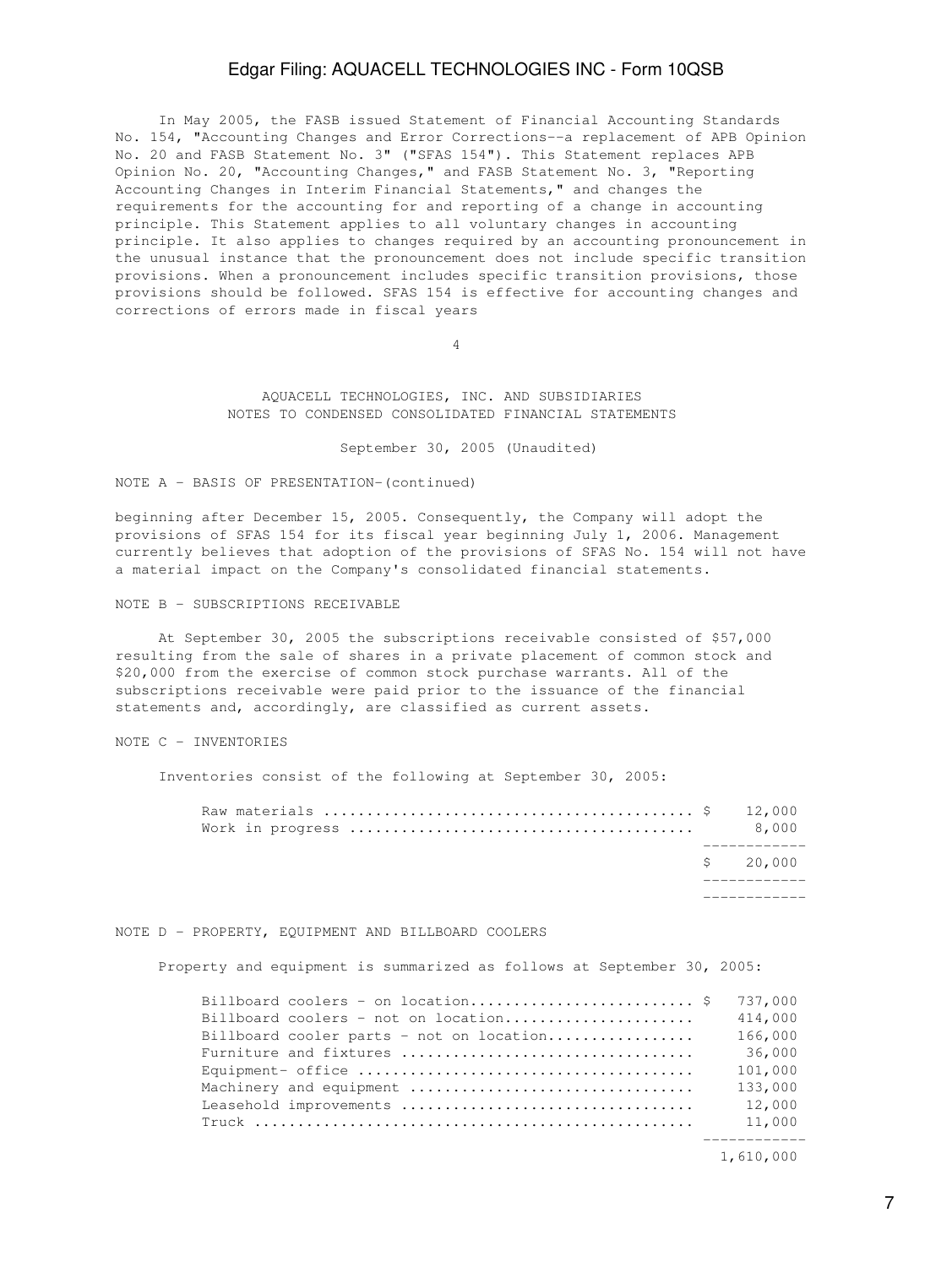Less accumulated depreciation ........................... 348,000

 ------------  $$1,262,000$  ------------ ------------

 Depreciation expense was \$34,000 and \$6,000 for the three months ended September 30, 2005 and 2004 respectively.

 $5<sub>5</sub>$ 

 AQUACELL TECHNOLOGIES, INC. AND SUBSIDIARIES NOTES TO CONDENSED CONSOLIDATED FINANCIAL STATEMENTS

September 30, 2005 (Unaudited)

NOTE E - ACCRUED LIABILITIES

 At September 30, 2005 the accrued liabilities consisted of officers' salaries of \$360,000, payroll taxes withheld of \$428,000, accrued payroll taxes of \$148,000, accrued penalties and interest on taxes payable of \$207,000 and other accrued liabilities of \$81,000. As of September 30, 2005 five tax liens have been filed; four Federal tax liens of approximately \$292,000 and one state tax lien of approximately \$26,000.

#### NOTE F - DEFERRED PAYABLE

 At September 30, 2005, the deferred payable in the amount of \$473,000 represented the balance due to a private company for the return and cancellation of all exclusive distribution and marketing rights previously held under a distribution agreement. This amount is payable solely from 5% of the future revenues to be generated by our Global Water-Aquacell subsidiary.

### NOTE G - EQUITY TRANSACTIONS

 During July 2005 the Company issued 533,333 shares of its common stock in connection with the exercise of 533,333 common stock warrants. Warrants with exercise price ranging from \$.75 to \$1.00 were repriced to \$.30. The Company realized gross proceeds of \$160,000 and expenses were \$16,000 in connection with the exercise. New common stock purchase warrants were issued for 533,333 shares of common stock exercisable at \$.50 per share.

 During August 2005 the Company completed a private placement of 900,000 shares of its common stock. The offering consisted of one share of common stock at a price of \$.30 per share and one-half common stock purchase warrant exercisable at \$.60 per share. The Company received proceeds of \$270,000 and there were no expenses incurred.

 During August 2005 the Company completed a private placement of 200,000 shares of Series B Convertible Preferred Stock. The offering consisted of 200,000 shares of Class B convertible preferred stock exercisable at \$.34 and 50,000 Class B common stock purchase warrants exercisable at \$.50 per share. The first year annual dividend of \$.08 per share was prepaid in full at the time of the placement. The Series B convertible preferred stock is convertible into he Company's common stock on a share for share basis. In connection with this offering the Company received net proceeds of \$52,000 after dividends paid of \$16,000. There were no expenses in connection with this offering.

 During September 2005 the Company issued an aggregate of 1,841,512 shares of common stock in connection with the exercise of 1,841,512 common stock warrants. Warrants with exercise prices ranging from \$.50 to \$2.00 were repriced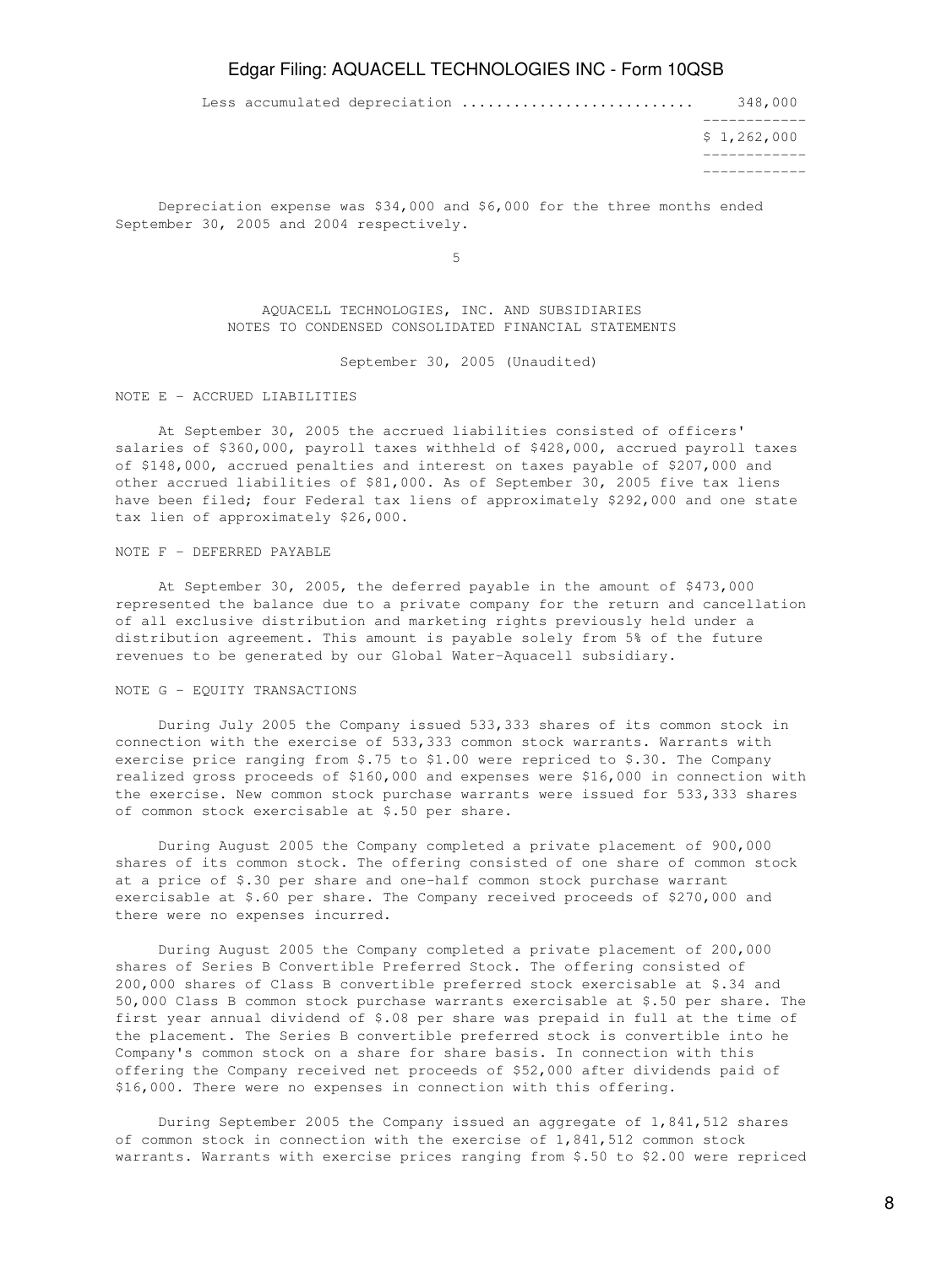to prices ranging from \$.30 to \$.45. The Company realized gross proceeds of \$653,000 and expenses were \$65,000 in connection with the exercises. New common stock purchase warrants were issued for 524,512 shares of common stock exercisable at \$.70 per share, 868,333 exercisable at \$.50 per share, 365,000 exercisable at \$.55 per share and 83,667 exercisable at \$.65 per share.

 $\sim$  6

 AQUACELL TECHNOLOGIES, INC. AND SUBSIDIARIES NOTES TO CONDENSED CONSOLIDATED FINANCIAL STATEMENTS

September 30, 2005 (Unaudited)

NOTE G - EQUITY TRANSACTIONS-(continued)

 During September 2005 the Company completed a private placement for 333,333 shares of its common stock. The offering consisted of one share of common stock at a price of \$.30 per share and one common stock purchase warrants exercisable at \$.50 per share. The Company realized gross proceeds of \$100,000 and expenses of the offering amounted to \$10,000. In addition the Company issued 13,333 common stock purchase warrants, exercisable at \$.50 per share, to the placement agent.

 During September 2005 the Company completed a private placement for 150,000 shares of its common stock. The offering consisted of one share of common stock at a price of \$.38 per share and one common stock purchase warrant exercisable at \$.75. The Company realized gross proceeds of \$57,000 and there were no offering expenses.

Increase in Authorized Capitalization

 On July 19, 2005 the Board of Directors approved an amendment to the Company's Certificate of Incorporation to permit the Company to issue up to 75,000,000 shares of common stock.

This amendment is subject to stockholder approval.

NOTE H - SPIN-OFF OF SUBSIDIARY

 On July 19, 2005 the Board of Directors approved that management reincorporate its Water Science Technologies subsidiary in Delaware and change its name to Aquacell Water, Inc. Furthermore, this subsidiary will undertake to file a Form 10 registration statement with the possibility of spinning this company off to its common stockholders on a share for share basis. However, there is no assurance that this spin-off will occur.

7

 AQUACELL TECHNOLOGIES, INC. AND SUBSIDIARIES NOTES TO CONDENSED CONSOLIDATED FINANCIAL STATEMENTS

September 30, 2005 (Unaudited)

NOTE I - OTHER COSTS AND EXPENSES:

Other costs and expenses consisted of the following:

 Three Months Ended September 30, --------------------------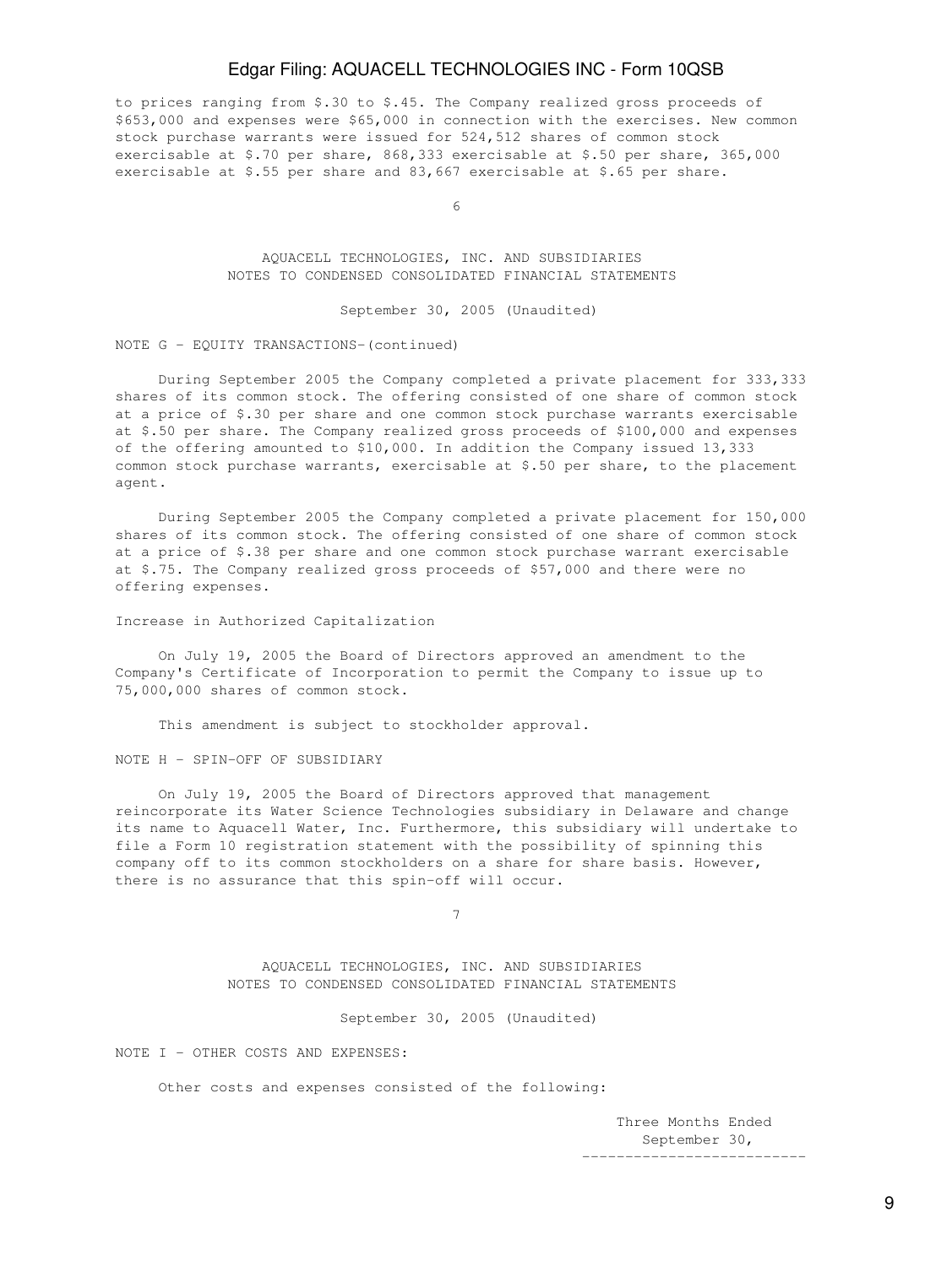|                                                     |    | 2005    |    | 2004    |
|-----------------------------------------------------|----|---------|----|---------|
| Manufacturing expenses - billboard coolers \$       |    | 121,000 | \$ | 122,000 |
|                                                     |    | 31,000  |    | 30,000  |
| Telephone and utilities                             |    | 17,000  |    | 14,000  |
|                                                     |    | 20,000  |    | 21,000  |
| Business promotion                                  |    | 24,000  |    | 25,000  |
| Consulting, service fees, commissions and expenses. |    | 92,000  |    | 24,000  |
|                                                     |    | 27,000  |    | 24,000  |
|                                                     |    | 19,000  |    | 22,000  |
|                                                     |    |         |    | 28,000  |
| Exchange fees, transfer agent fees and              |    |         |    |         |
| investor fees and expenses                          |    | 39,000  |    | 10,000  |
| Office expenses, postage and supplies               |    | 14,000  |    | 10,000  |
| Depreciation and amortization                       |    | 38,000  |    | 6,000   |
|                                                     |    | 44,000  |    | 24,000  |
|                                                     | Ŝ. | 486,000 | S. | 360,000 |
|                                                     |    |         |    |         |

### NOTE J - INTEREST EXPENSE:

 Included in interest expense is penalties and interest on delinquent payroll taxes payable in the amount of \$17,000 for the three months ended September 30, 2005 and -0- for the three months ended September 30, 2004.

NOTE K - SEGMENT DATA:

 The Company has two reportable segments; water systems and related products and advertising.

 The following table presents information about the Company's business segments for the three months ended September 30, 2005:

|                               | Water Systems and<br>Related Products<br>Advertising |              | Total         |
|-------------------------------|------------------------------------------------------|--------------|---------------|
| Net revenue                   | \$149,000                                            | \$20,000     | \$169,000     |
| Loss from operations          | \$(297,000)                                          | \$(792,000)  | \$(1,089,000) |
| Stock based compensation      | \$10,000                                             | \$204,000    | \$214,000     |
| Depreciation and amortization | $\sim$ $ -$                                          | 39,000<br>S. | 39,000<br>S . |
| Identifiable assets           | \$804,000                                            | \$1,723,000  | \$2,527,000   |

Segment accounting was not in effect for the three months ended September 30, 2005.

en andere de la provincia de la provincia de la provincia de la provincia de la provincia de la provincia de<br>En la provincia de la provincia de la provincia de la provincia de la provincia de la provincia de la provinci

 AQUACELL TECHNOLOGIES, INC. AND SUBSIDIARIES NOTES TO CONDENSED CONSOLIDATED FINANCIAL STATEMENTS

September 30, 2005 (Unaudited)

NOTE L - SUBSEQUENT EVENTS

 During November 2005 the Company issued an aggregate of 277,845 shares of common stock in connection with the exercise of 277,845 common stock warrants. Warrants with an exercise price of \$.70 were repriced to \$.40. The Company realized gross proceeds of \$111,000 and expenses were \$11,000 in connection with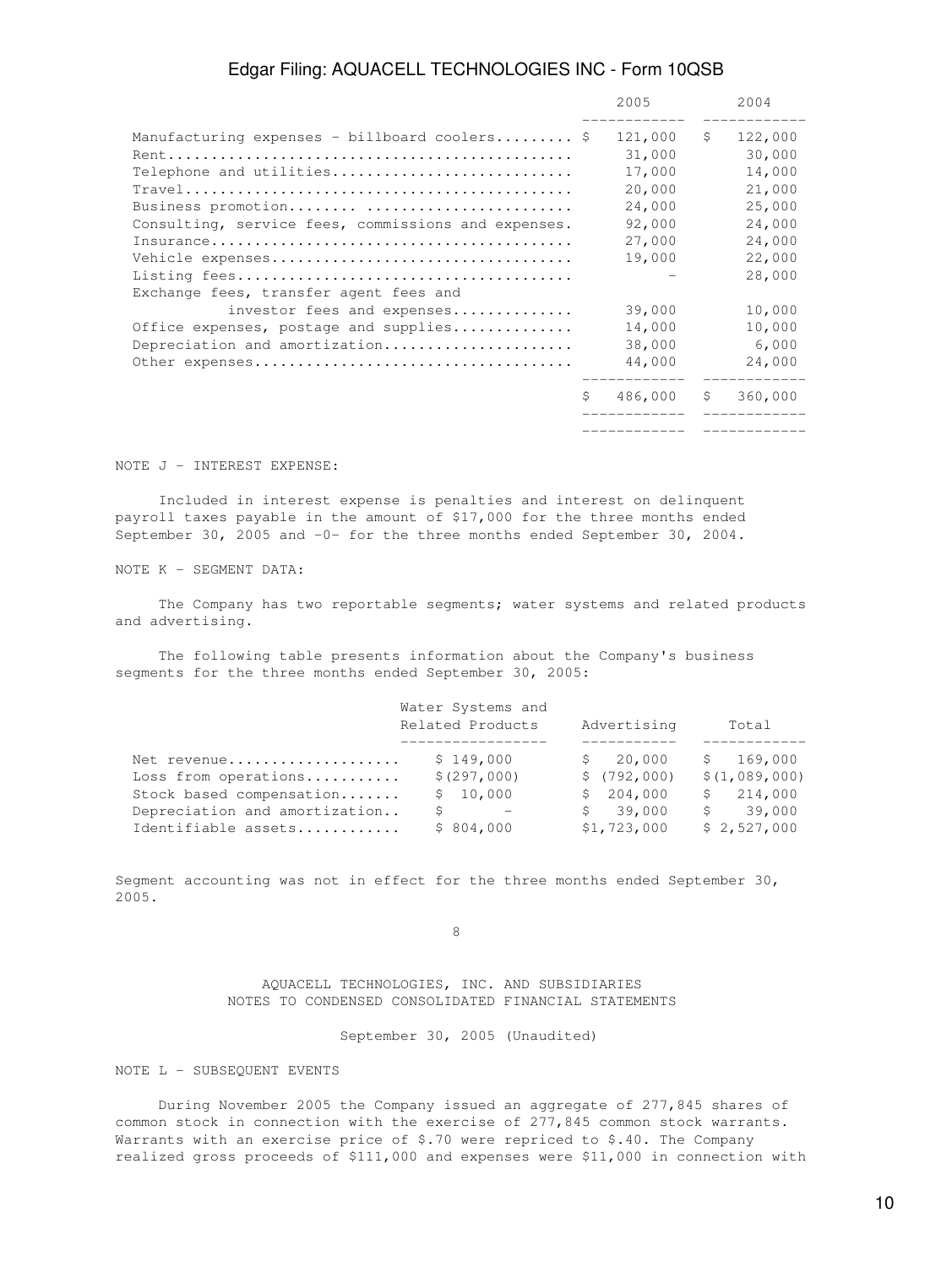the exercises. New common stock purchase warrants were issued for 277,845 shares of common stock exercisable at \$.60 per share.

Amendment to 1998 Incentive Stock Plan --------------------------------------

 On October 10, 2005 the Board of Directors approved an increase in the 1998 Incentive Stock Plan's shares reserved for issuance from 2,000,000 to 3,000,000.

The amendment is subject to stockholder approval.

Employment Contracts --------------------

 On November 1, 2005 the Company entered into five year employment agreements with three executives of the Company. These agreements provide for aggregate minimum annual salaries of \$284,000.

 On November 1, 2005 a subsidiary of the company entered into five year employment agreements with these three executive which provide for aggregate minimum annual salaries of \$366,000.

#### Filing of Form 10-SB --------------------

 On November 8, 2005 the Company filed a Form 10-SB on behalf of its Aquacell Water subsidiary in connection with the proposed spin-off discussed in Note G. There is no assurance that the Form 10-SB will be declared effective or that the contemplated spin-off will be effectuated.

9

### ITEM 2. MANAGEMENT'S DISCUSSION AND ANALYSIS OF FINANCIAL CONDITION AND RESULTS OF OPERATIONS

Forward-Looking Statements --------------------------

When used in this Form 10-QSB and in future filings by the Company with the Commission, statements identified by the words "believe", "positioned", "estimate", "project", "target", "continue", "will", "intend", "expect", "future", "anticipates", and similar expressions express management's present belief, expectations or intentions regarding the Company's future performance within the meaning of the Private Securities Litigation Reform Act of 1995. Readers are cautioned not to place undue reliance on any such forward-looking statements, each of which speaks only as of the date made. Such statements are subject to certain risks and uncertainties that could cause actual results to differ materially from historical earnings and those presently anticipated or projected. The Company has no obligations to publicly release the result of any revisions that may be made to any forward-looking statements to reflect anticipated or unanticipated events or circumstances occurring after the date of such statements.

#### Overview

--------

 The following discussions and analysis should be read in conjunction with the Company's consolidated financial statements and the notes presented following the consolidated financial statements. The discussion of results, causes and trends should not be construed to imply any conclusion that such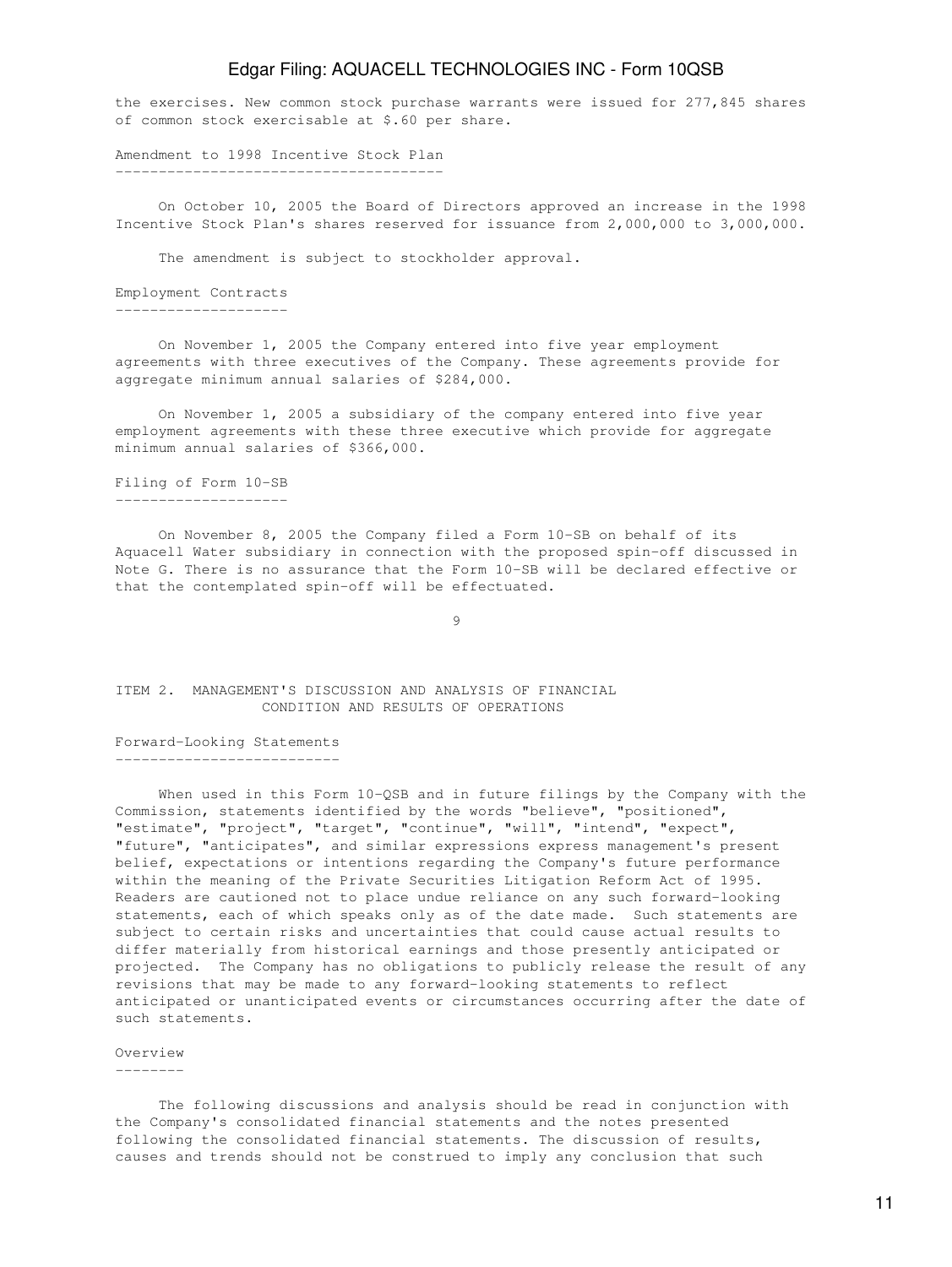results or trends will necessarily continue in the future.

 AquaCell Technologies, Inc. has two subsidiaries operating in two separate industries. Our AquaCell Media, Inc. subsidiary addresses the out-of-home segment of the advertising industry through the sale of advertising on our patented self-filling water cooler, the Aquacell Bottled Water Cooler System. This business model was launched in 2004, designed to provide us with an ongoing revenue model in comparison to selling the coolers, as we had previously done. We install our "billboard" water coolers into retail and other strategic locations free of charge to these locations under five-year contracts, and retain ownership of the cooler. We currently have approximately 1400 coolers installed in Rite Aid and Duane Reade drug stores, and have test programs underway in CVS, Kmart/Sears and Winn Dixie. Advertisers to date have been CBS Television and Unilever, who reported a 34% sales lift of its advertised Dove Cooler Moisture in stores carrying the cooler ads.

 Our Aquacell Water, Inc. subsidiary addresses the municipal, industrial, commercial and institutional sectors of the water treatment and purification industry. We design, manufacture, install and service customer designed turnkey systems that treat from hundreds to millions of gallons of water per day for a variety of applications, including treatment of process water for manufacturing, purification of water for bottling plants and food service, and removal of contaminants from municipal drinking water systems. Our customers range from manufacturers of micro-chips, textiles and food and beverage service, to health care providers, defense contractors and the military. The management team of our Aquacell Water subsidiary has over 50 years combined experience in the water treatment industry.

 We have restructured our Aquacell Water subsidiary and brought in a new operational management team. As a result of focusing our efforts on the restructuring process, sales for the quarter declined; however, subsequent to the end of the quarter we have received orders and currently have a backlog, as discussed in the Liquidity and Capital Resources section of this discussion.

10

Critical Accounting Policies ----------------------------

 The accompanying discussion and analysis of our financial condition and results of operations are based upon our condensed consolidated financial statements, which have been prepared in accordance with accounting principles generally accepted in the United States of America ("US GAAP"). The preparation of these condensed consolidated financial statements requires us to make estimates and judgments that affect the reported amounts of assets, liabilities, revenues, and expenses, and related disclosure of contingent assets and liabilities. These estimates form the basis for making judgments about the carrying values of assets and liabilities that are not readily apparent from other sources. We base our estimates and judgments on historical experience and all available information. However, future events are subject to change, and the best estimates and judgments routinely require adjustment. US GAAP requires us to make estimates and judgments in several areas, including those related to recording various accruals, income taxes, the useful lives of long-lived assets, such as property and equipment and intangible assets, and potential losses from contingencies and litigation. We believe the policies discussed below are the most critical to our condensed consolidated financial statements because they are affected significantly by management's judgments, assumptions and estimates.

Goodwill: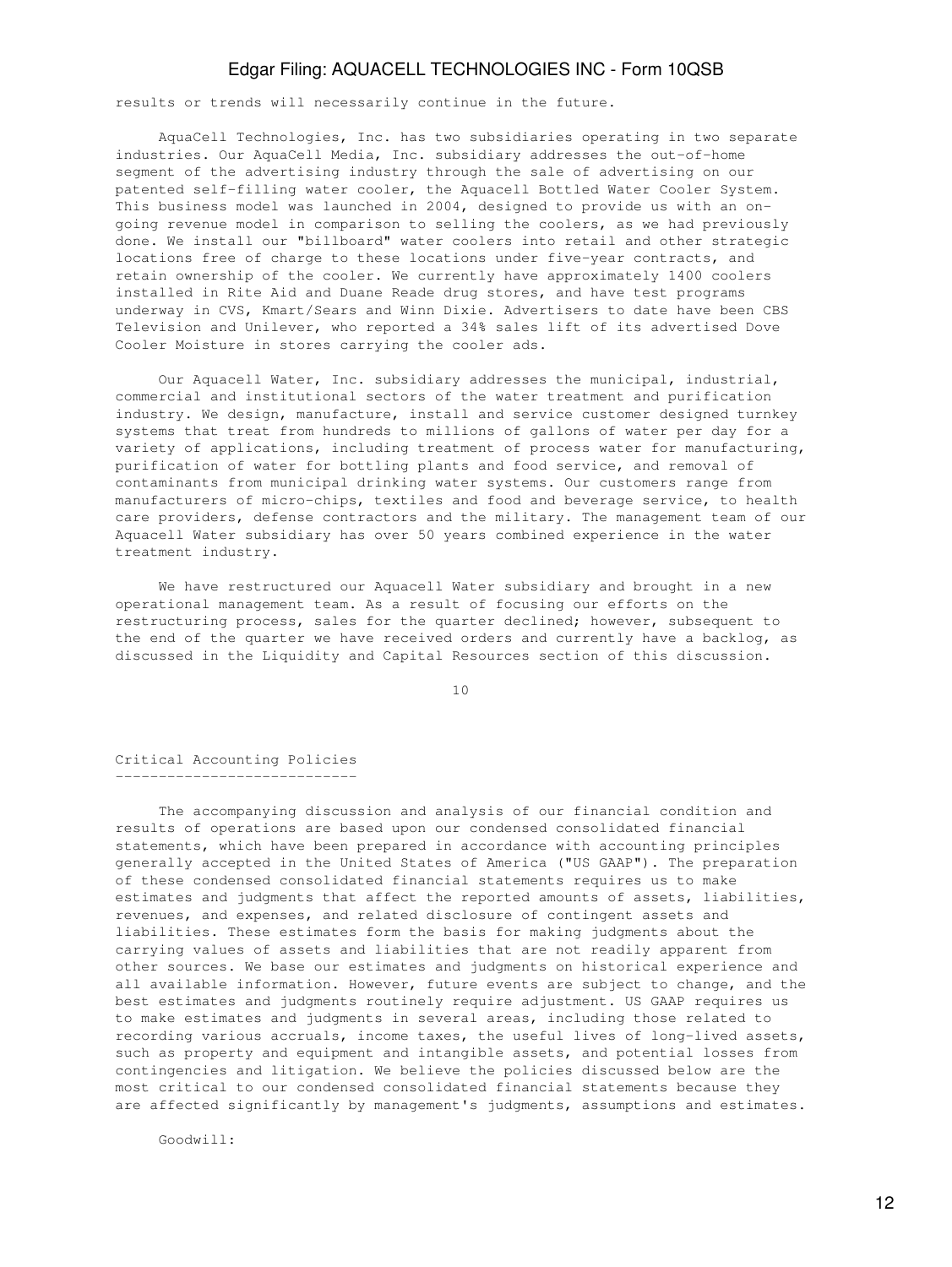Goodwill represents the excess of the purchase price over the fair value of net assets of a business acquired. The Company has adopted Statements of Financial Accounting Standards No. 142 (SFAS 142), "Goodwill and Other Intangible Assets". The Company operates as a single integrated business, and as such has one operating segment which is also the reportable unit. Fair value of the reporting unit is determined by comparing the fair value of the unit with its carrying value, including goodwill. Impairment tests are performed using discounted cash flow analysis and estimates of sales proceeds. The annual evaluation of goodwill is performed at June 30th, the end of the Company's fiscal year.

#### Income taxes:

 The Company accounts for income taxes using the asset and liability method described on SFAS No. 109, "Accounting For Income Taxes", the objective of which is to establish deferred tax assets and liabilities for the temporary differences between the financial reporting and the tax bases of the Company's assets and liabilities at enacted tax rates expected to be in effect when such amounts are realized or settled. A valuation allowance related to deferred tax assets is recorded when it is more likely than no that some portion or all of the deferred tax assets will not be realized.

#### Long-lived assets:

 The Company accounts for the impairment and disposition of long-lived assets in accordance with SFAS No. 144, "Accounting for the Impairment or Disposal of Long-lived Assets." In accordance with SFAS No. 144, long-lived assets to be held are reviewed whenever events or changes in circumstances indicate that their carrying value may not recoverable. The Company periodically reviews the carrying value of long-lived assets to determine whether or not an impairment to such value has occurred, and has determined that as of June 30, 2004 that impairment, where appropriate, was recorded in the financial statements.

11

#### New Accounting Pronouncements:

 In December 2004, the FASB issued SFAS NO. 123R, "Share Based Payment." This statement is a revision of SFAS No. 123 and supersedes APB 25 and its related implementation guidance. SFAS 123R addresses all forms of share based payment ("SBP") awards including shares issued under employee stock purchase plans, stock options, restricted stock and stock appreciation rights. Under SFAS 123R, SBP awards result in a cost that will be measured at fair value on the awards' grant date, based on the estimated number of awards that are expected to vest. This statement is effective for public entities that file as small business issuers - as of January 1, 2006. The adoption of this pronouncement in not expected to have a material effect on the Company's financial statements.

### Results of Operations ---------------------

 During the three months ended September 30, 2005 on a consolidated basis, revenues were \$169,000 as compared to \$199,000 for the similar period of the preceding year, and cost of sales was 76% for the three months ended September 30, 2005 as compared to 62% for the same period of the prior year. The decrease in sales is primarily attributable to the restructuring of our Aquacell Water subsidiary during the quarter, putting a new management team in place. The increase in cost of sales percentage resulted from spreading manufacturing cost over a decreased sales volume.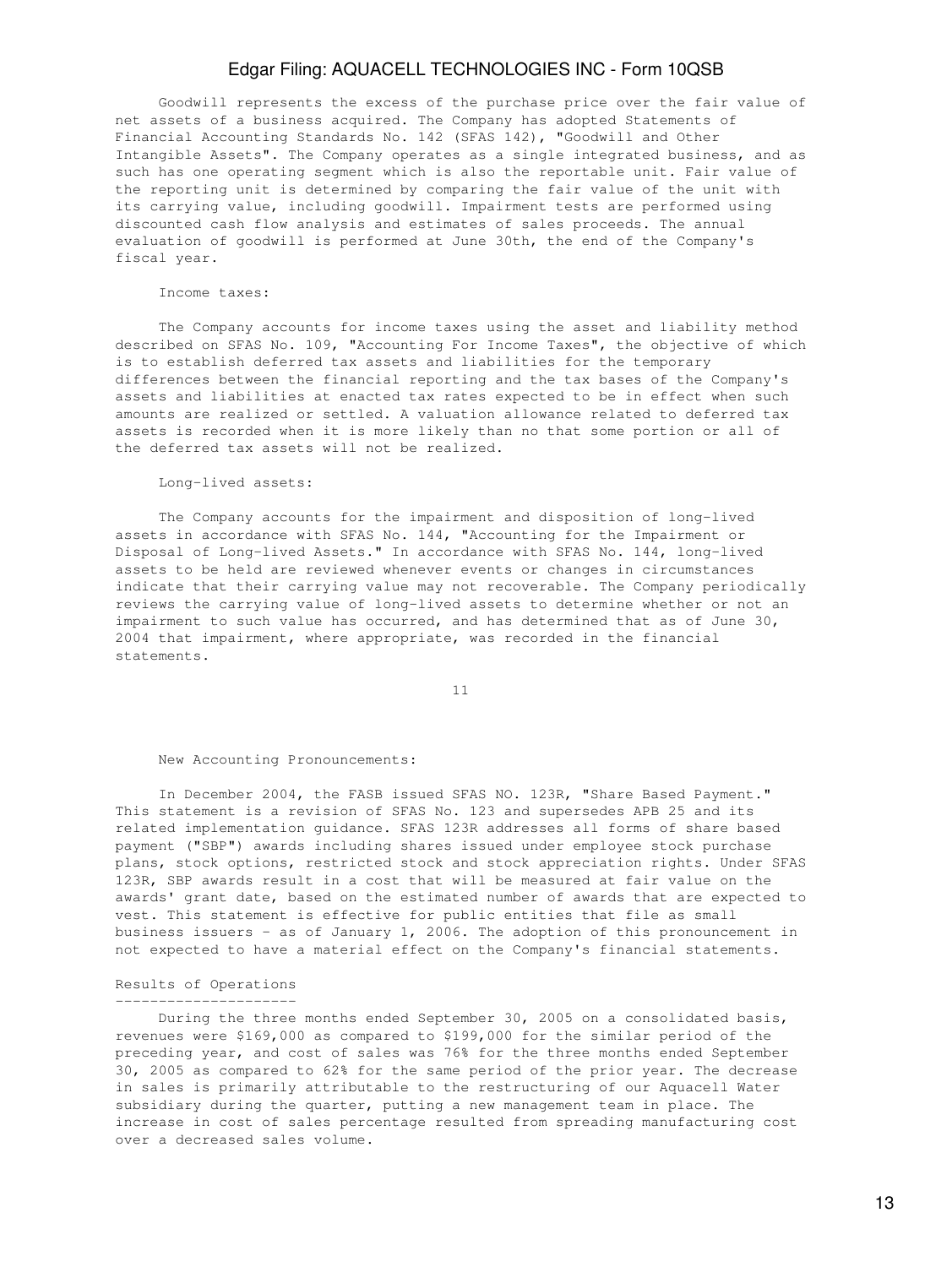Net loss on a consolidated basis, attributable to common stockholders, for the three months ended September 30, 2005 increased to \$1,146,000 as compared to \$877,000 for the same period of the prior year.

 Salaries and wages increased by \$97,000 for the three months ended September 30, 2005 over the prior year resulting primarily from severance pay to a former executive of Aquacell Water in the amount of \$25,000 and the increase in payroll resulting from hiring a new management team for the Aquacell Water subsidiary in the approximate amount of \$65,000 for the three months ended September 30, 2005. Legal, accounting and other professional expenses decreased by approximately \$7,000 for the three months ended September 30, 2005. Stock based compensation decreased by \$28,000 to \$214,000 for the three months ended September 30, 2005 resulting from a direct write-off of certain warrants at the end of the prior year. Other selling, general and administrative expenses, increased by approximately \$126,000 to \$486,000 for the three months ended September 30, 2005. Current period expenses consisted primarily of manufacturing expenses-billboard coolers- \$121,000, rent- \$31,000, telephone and utilities- \$17,000, travel- \$20,000, business promotion- \$24,000, consulting and service fees, commissions and expenses- \$92,000, insurance- \$27,000, and vehicle expenses- \$19,000.

#### Liquidity and Capital Resources -------------------------------

The Company has developed a plan to address liquidity, in connection with its ability to continue as a going concern, in several ways. It intends to continue to raise capital through the sale or exercise of equity securities. Toward that end the Company raised net equity of approximately \$1,221,000 through the exercise of warrants to purchase common shares and private placements of its common and preferred B shares during the three months ended September 30, 2005. The Company has continued to pursue the placement of our water cooler billboards in various locations and the Company is seeking to increase its revenues through the sale of advertising on the band of the cooler's permanently attached five-gallon. The Company has brought in new management to our Aquacell Water subsidiary and they are expanding the business with a current backlog of approximately \$439,000.

12

 Cash used by operations during the three months ended September 30, 2005 amounted to \$909,000. Net loss of \$1,121,000 was reduced by non-cash stock based compensation in the amount of \$214,000 and depreciation and amortization of \$39,000. Cash used by operations was further increased by a decrease in accounts payable in the amount of \$205,000. Net loss was further decreased by an increase in accrued liabilities of \$150,000 and by net changes in prepaid expenses, accounts receivable, customer deposits, and inventories aggregating \$14,000.

 Cash used by investing activities during the three months ended September 30, 2005 represented capital expenditures in the amount of \$85,000 primarily for billboard coolers.

 Cash provided by financing activities was approximately \$1,175,000. Proceeds from private placements of common and preferred B stock amounted to \$438,000. Proceeds from exercise of common stock purchase warrants amounted to \$813,000. Proceeds from subscriptions receivable were \$91,000. Expenses of our equity raises amount to \$30,000, a loan was repaid to a related party in the amount of \$100,000 and dividends were paid on the Class B preferred stock in the amount of \$37,000.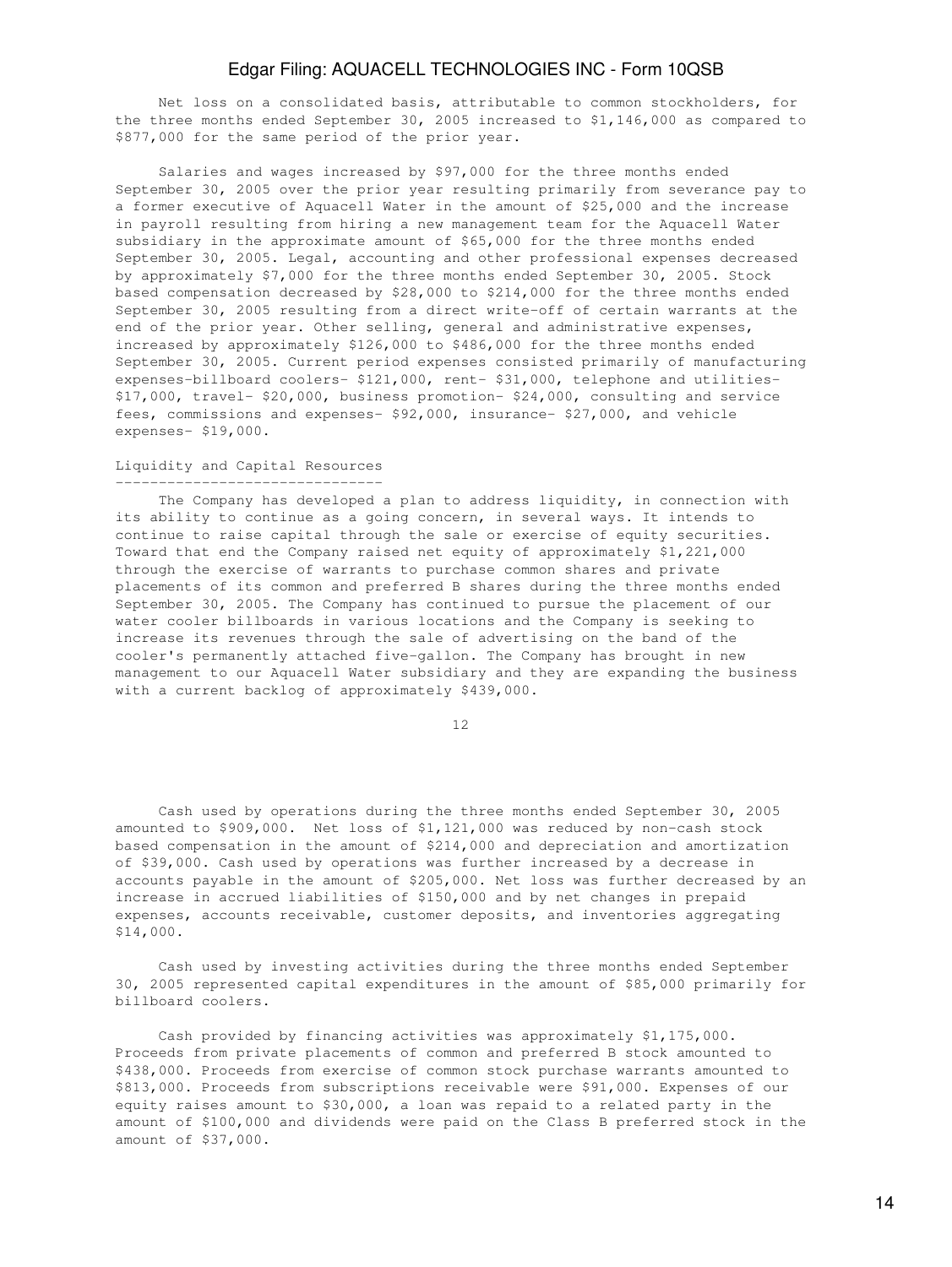We have granted warrants, subsequent to our initial public offering, in connection with private placements, consulting, marketing and financing agreements that remain outstanding at the date of this filing and may generate additional capital of up to approximately \$12,569,000 if exercised. As of September 30, 2005 424,000 warrants generating \$613,000 were in the money and 7,768,000 warrants generating \$11,956,000 were out of the money. Historically, the Company has repriced out of the money warrants issued in connection with equity placements to generate additional capital. There is no assurance however, that any of the warrants will be exercised.

 At September 30, 2005 five tax liens have been filed; two Federal tax liens against the Company in the amount of \$98,000, a Federal tax lien against an inactive subsidiary in the amount of \$76,000, a Federal tax against another subsidiary in the amount of \$118,000 and a state tax lien against an inactive subsidiary in the amount of \$26,000. We are in negotiations to reach settlement agreements with the appropriate tax agencies. There are no assurances that these negotiations will result in successful agreements and the Company's assets could be subject to enforcement action.

 Management believes that its present cash position combined with subsequent equity raises and conversion of warrants and cash flows expected to be generated from future operations will be sufficient to meet presently anticipated needs for working capital and capital expenditures through at least the next 12 months; however, there can be no assurance in that regard. The Company presently has no material commitments for future capital expenditures.

13

#### PART II - OTHER INFORMATION

#### ITEM 2 (C). SALES OF UNREGISTERED SECURITIES

 During the quarter ended September 2005 the Registrant sold 900,000 shares of common stock in a Private Placement to 4 accredited investors pursuant to the exemption provided by Regulation D, Rule 505, and Section 4(2) of the Securities Act of 1933, as amended. Common Stock Purchase Warrants were issued to the investors at an exercise price of \$.60. In addition the Registrant sold 333,333 shares of common stock in a private placement to 1 accredited investor pursuant to the exemption provided by Regulation D, Rule 505, and Section 4(2) of the Securities Act of 1933, as amended. Common Stock Purchase Warrants were issued to the investors at an exercise price of \$.50 per share. In addition the Registrant sold 150,000 shares of common stock to 1 accredited investor pursuant to the exemption provided by Regulation D, Rule 505, and Section 4(2) of the Securities Act of 1933, as amended. Common Stock Purchase Warrants were issued to the investor at an exercise price of \$.75. In addition the Registrant sold 200,000 shares of Class B Preferred stock in a Private Placement to 1 accredited investor pursuant to the exemption provided by Regulation D, Rule 505, and Section 4(2) of the Securities Act of 1933, as amended. Class B Common Stock Purchase Warrants were issued to the investor at an exercise price of \$.50. In addition, the Registrant sold 2,374,845 shares of common stock upon exercise of Common Stock Purchase Warrants to 9 accredited investors pursuant to the exemption provided by Regulation D, Rule 505, and Section 4(2) of the Securities Act of 1933 as amended. New Common Stock Purchase Warrants were issued to the investors at exercise prices ranging from \$.50 to \$.70.

### ITEM 3. CONTROLS AND PROCEDURES

 Within the 90 days prior to the date of this Report the Company carried out an evaluation, under the supervision and with the participation of the Company's management, including the Company's chief executive officer and chief financial